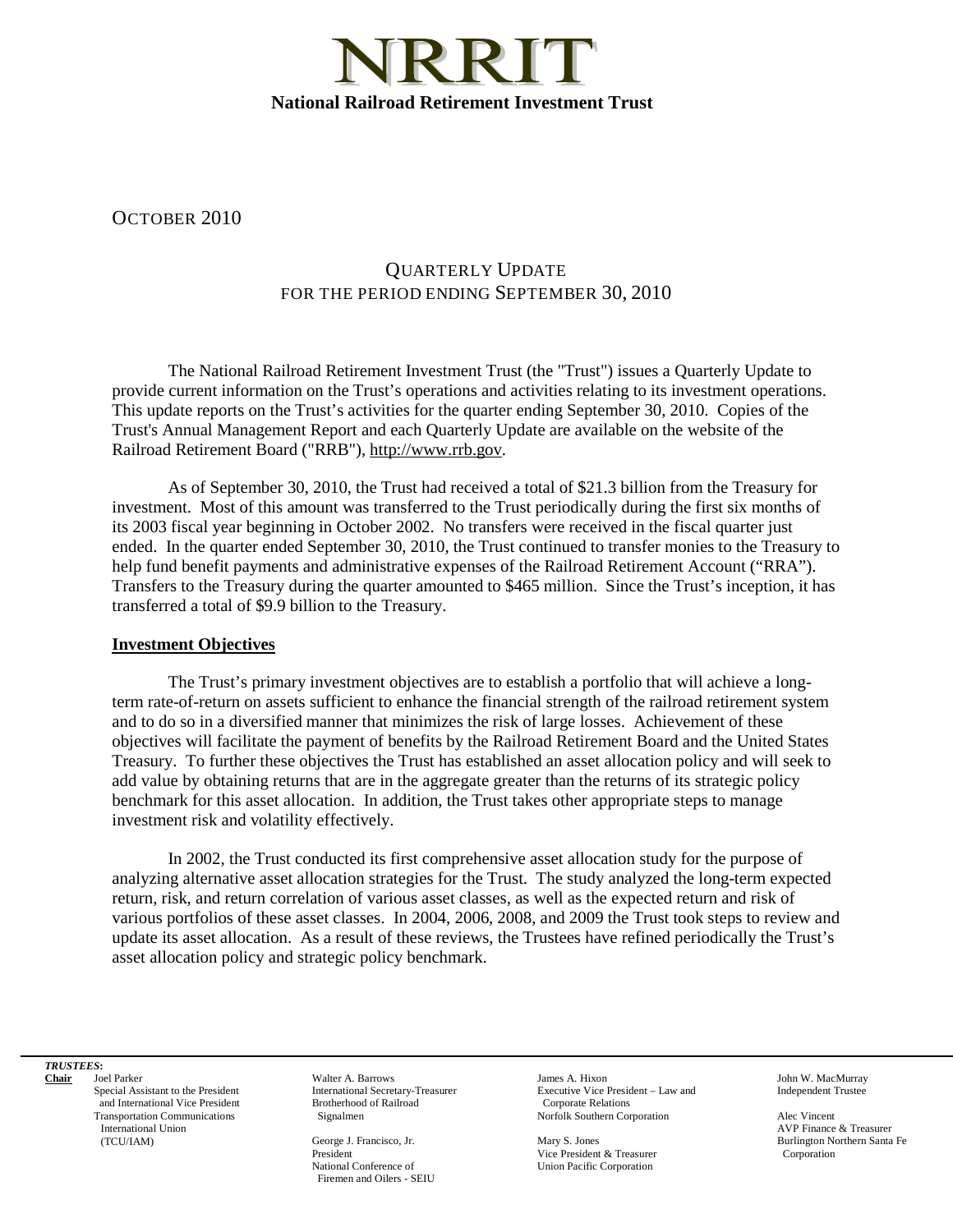The Trust's current asset allocation policy and strategic policy benchmark are contained in its Investment Guidelines which are included as Appendix B of the Annual Management Report for Fiscal Year 2009.

The investment performance for the Trust, and the change in market value of Trust-managed and RRB-held assets for the most recent quarter are summarized below.

| <b>Investment Performance</b>            |  |        |
|------------------------------------------|--|--------|
| for the Quarter ended September 30, 2010 |  |        |
| <b>Trust-Managed Assets:</b>             |  | 10.39% |
|                                          |  |        |
| <b>Strategic Policy Benchmark:</b>       |  | 9.75%  |

| <b>Market Value of Assets</b><br>(Asset values are in billions of dollars) |         |  |
|----------------------------------------------------------------------------|---------|--|
| <b>Trust-managed assets</b>                                                |         |  |
| As of June 30, 2010                                                        | \$22.0  |  |
| As of September 30, 2010                                                   | \$23.8  |  |
| Change for quarter ended September 30, 2010                                | \$1.8   |  |
|                                                                            |         |  |
| Trust-managed assets and RRB assets held in reserve                        |         |  |
| As of June 30, 2010                                                        | \$23.4  |  |
| As of September 30, 2010                                                   | \$25.1  |  |
| Change for quarter ended September 30, 2010                                | \$1.7   |  |
|                                                                            |         |  |
| As of February 1, 2002 (Trust inception)                                   | \$20.7  |  |
| Transfers to the Treasury                                                  | $$-9.9$ |  |
| Total change in assets since inception                                     | \$14.3  |  |
| As of September 30, 2010                                                   | \$25.1  |  |

## **Financial Market Volatility**

The Trust originally deployed assets received from Treasury into a diversified and balanced portfolio of US and non-US equity and US fixed income securities. Over time, the Trust has furthered that diversification by allocating a percentage of the portfolio to non-US fixed income securities, private equity, real estate, and commodities. As mandated by its statute, the Trust has avoided undue concentration of investment in any asset class, type of security, or market sector. This policy of broad diversification is intended to serve the Trust well in strong markets and to protect its assets from disproportionate market shocks in volatile periods such as have been experienced in recent years. As part of this diversification process, the Trust holds tens of thousands of different securities selected by its investment managers for its portfolio.

In this volatile investment environment, Trustees and investment staff continue to monitor carefully the Trust's existing investments, and examine ways to refine its strategies to invest Trust assets in the most effective and prudent manner. The Board of Trustees will continue to manage the assets of the Trust as a patient, long-term investor, recognizing its responsibilities to the railroad retirement system, its workers and retirees. As a long-term investor, the Trust expects to benefit from the long-term recovery of financial markets.